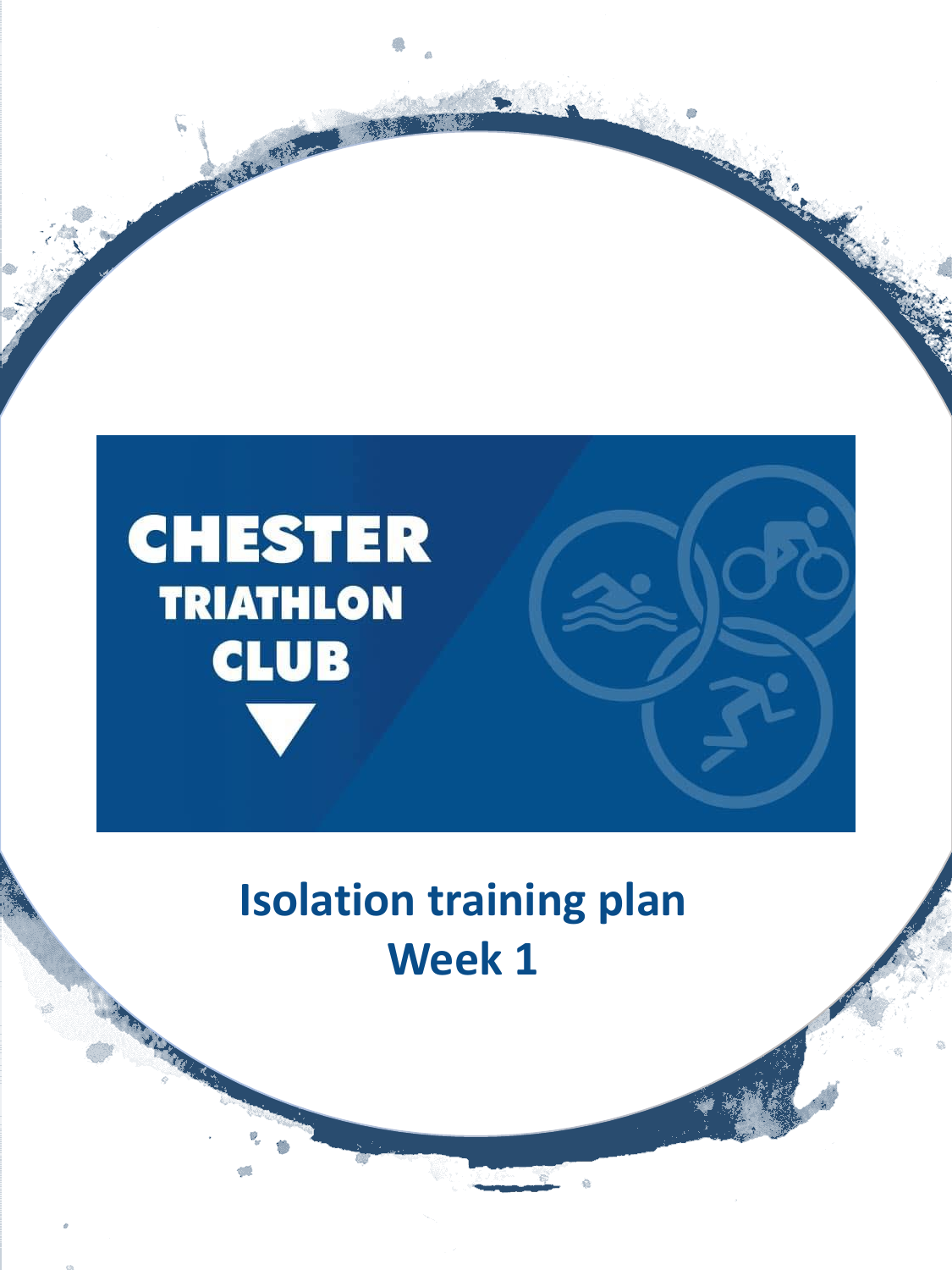We hope everyone is keeping well. If you are looking for some structure in your training during this time or after some different sessions we will be putting together a weekly run and bike plan. Feel free to supplement with strength and dry land swim training.

There is a test session included if you want to rest your zones. If you do complete this and want your zones calculated you can send your metrics to [coaching@chestertri.org.uk](mailto:coaching@chestertri.org.uk).

Please feel free to get in touch if you have any other questions.

Stay stafe and we hope to be training as a club again soon.

### **Caveats**

- Don't train if feeling under the weather and if you are unwell make sure you are properly recovered before returning to training.
- If you only trained twice a week before lockdown don't jump to 5 sessions - build up gradually.
- If you feel any pain during any session stop and don't push through
- If you have sore knees change the hill rep sessions to normal cadence work rather than low cadence work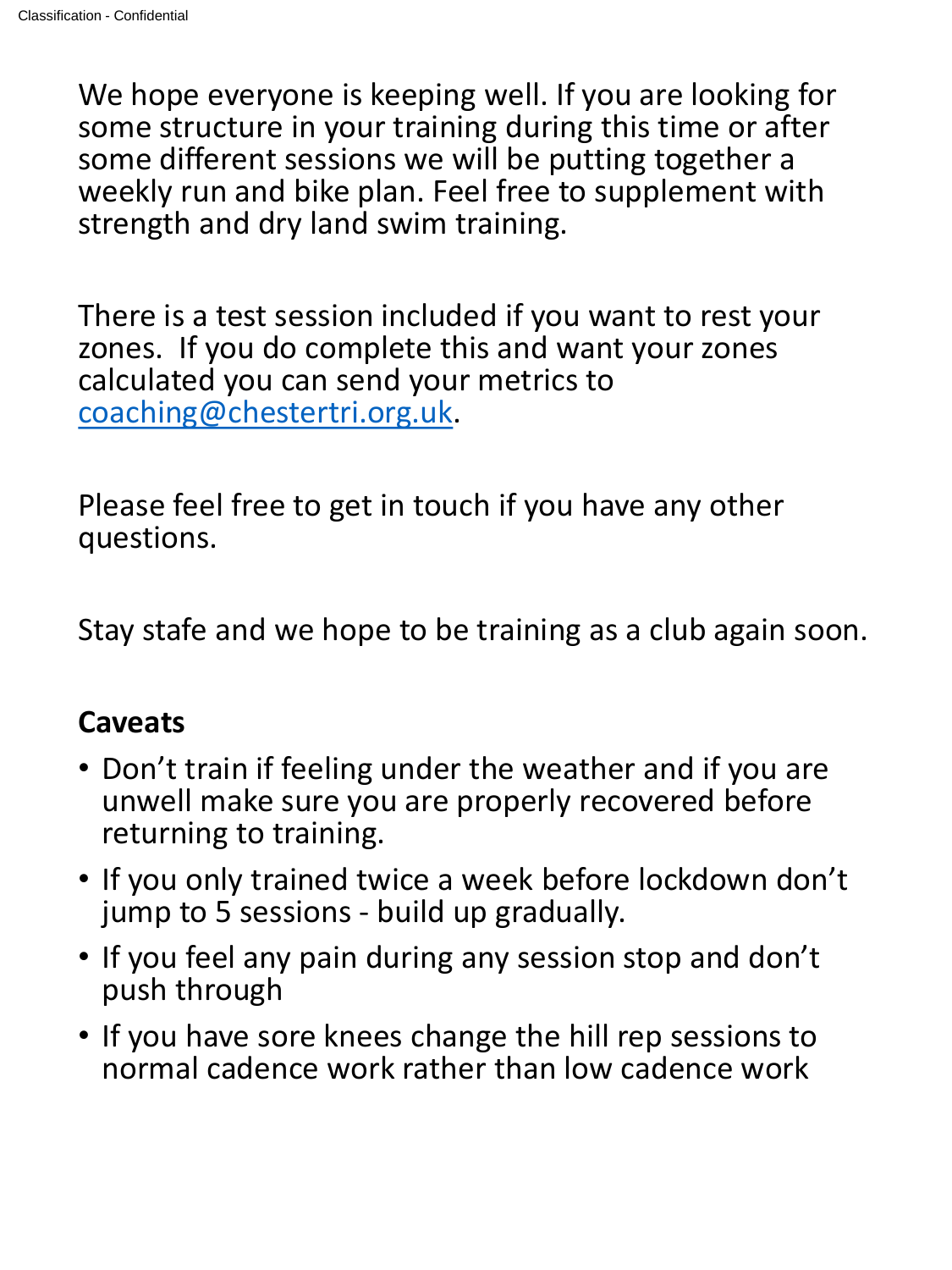# **Suggested programme**

- Monday Turbo session 1 (sweet spot)
- Tuesday rest
- Wednesday Interval run session
- Thursday rest
- Friday Turbo session 2 (intervals)
- Saturday Aerobic run
- Sunday Zwift ride or aerobic

Please follow government guidance regarding training outdoors at all times.

Club zwift rides are every Sunday at 9:30am. Check the facebook page for more information.

Here is a link to a good stretch routine post sessions [https://www.nhs.uk/live-well/exercise/how-to](https://www.nhs.uk/live-well/exercise/how-to-stretch-after-a-run/)stretch-after-a-run/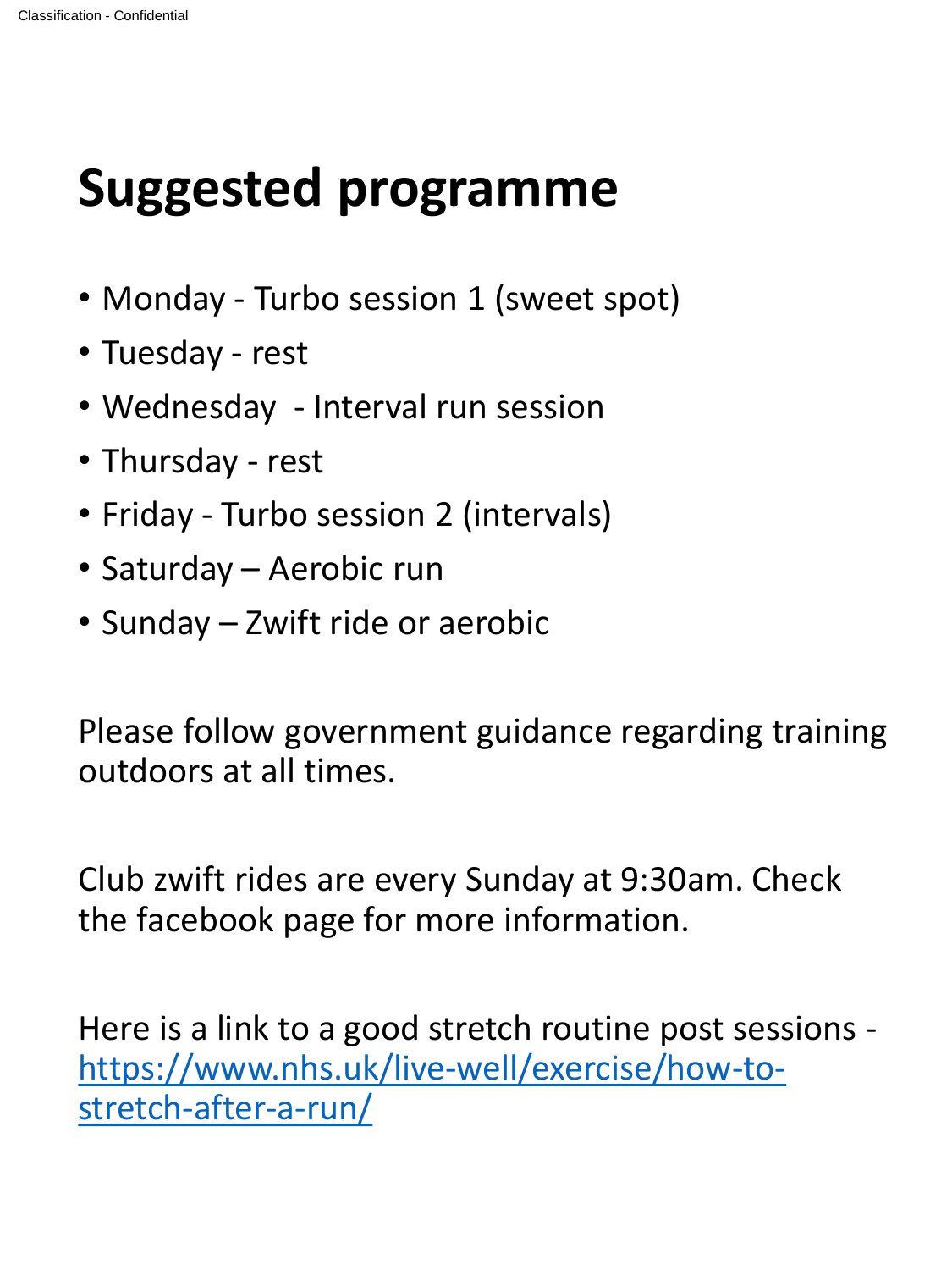# **Run session - Intervals**

### **Warm up:**

- 1000m jog building intensity from 600m to 1000m
- 800m Preset: 200m jog 200m strides x2

Warm up drills 3x10m each drill 20s rest after each

- Foot roll through (https://www.youtube.com/watch?v=h3kFrqRUsOo&feature= youtu.be)
- Walking Lunges (https://www.youtube.com/watch?v=qLlUjy3Hykc&feature=y outu.be)
- Fast Feet (https://www.youtube.com/watch?v=xJm0R6Upt0U&feature= youtu.be)

### **Main set:**

3x (1600@10K Pace, 200@V02, 600 recovery)

### **Cool down:**

10 mins easy running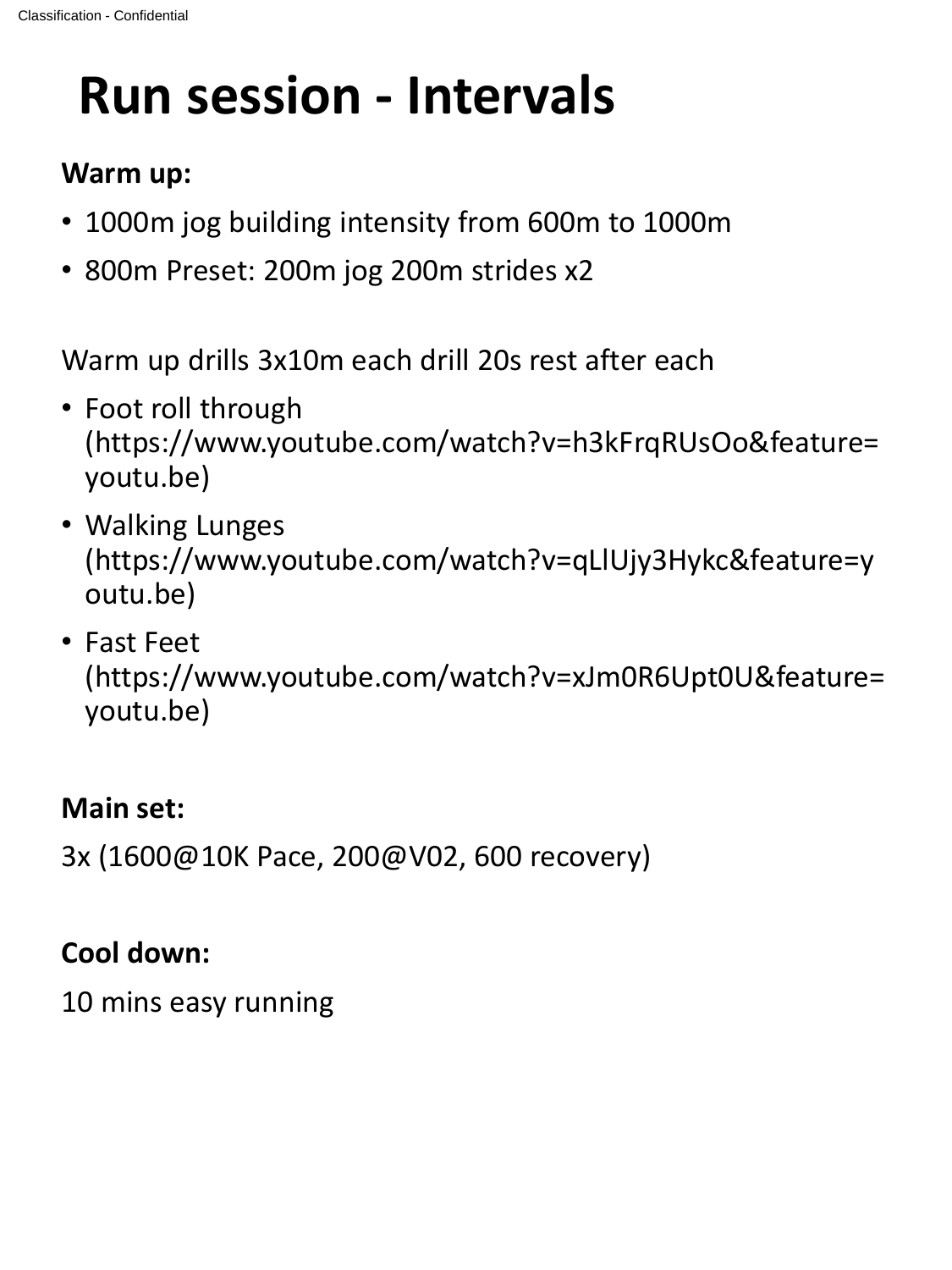# **Turbo 1 – Sweet spot**

#### **Warm up**

Cadence pyramid: 1 min at each 80RPM, 90RPM, 100RPM, 110RPM, 100RPM, 90RPM, 80RPM,70RPM

2 min easy **Pre set**  15s over geared efforts (hardest Gear from standing) 1 min 45s easy **Main set**  8 min zone 3/RPE 7/85% FTP/70%max hr 5x (10 min) (10 min)

# 4x

2 min easy

(40 min)

### **Single leg drills:**

| 3x20s each leg 20s easy between drills | $(5 \text{ min})$ |
|----------------------------------------|-------------------|
|----------------------------------------|-------------------|

#### **Cool down:**

4 min easy and stretch

**(69 min total)**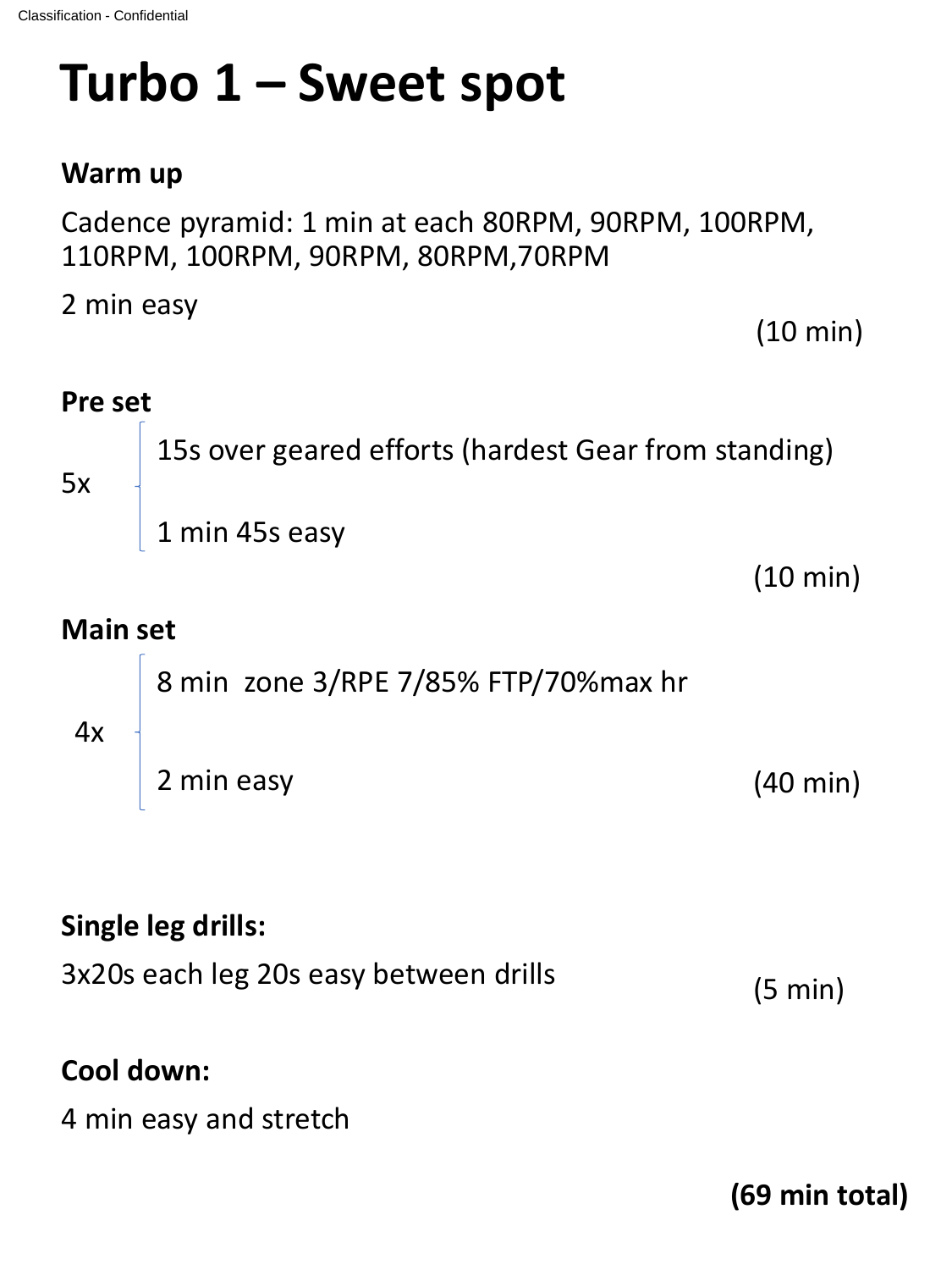# **Turbo 2 – Intervals**

### **Warm up**

Easy 5 minute spin

(5 min)

#### **Pre set**

30s hard 30s easy  $3x$ 

2 minutes easy

(5 min)

### **Main set**

3 min as 1 @70 RPM, 1 at 60 RPM, 1 at 50 RPM (zone 3) 90 sec easy 10x

(45 min)

### **Cool down:**

10 min easy then stretch

**(65 min total)**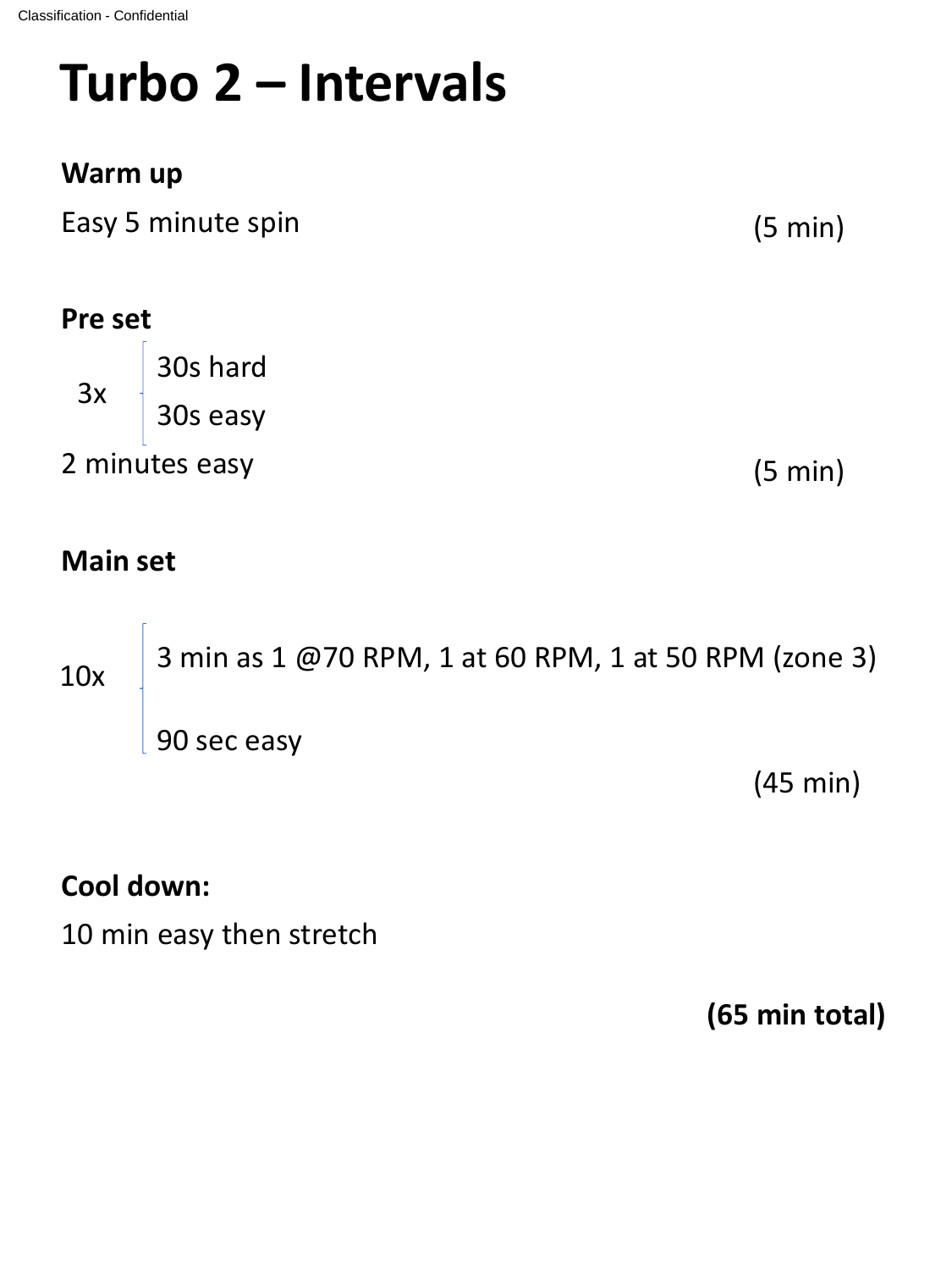## **Test session (to set power/heart rate zones if needed)**

### **Warm up**

- Easy spin 5 mins
- 3 x 30s hard 30s recovery
- 2 min easy

### **Pre set**

- 2x6 min building effort to 7RPE (HR z3) (2 min recovery between each)
- 5 min RPE 8 HR z4
- 6 min easy

## **Main set**

- 20 min max effort starting RPE 8 (build over the 20 min)
- Record average HR, average power, cadence, max HR and max power

## **Cool down**

• 5 min easy spinning then stretch